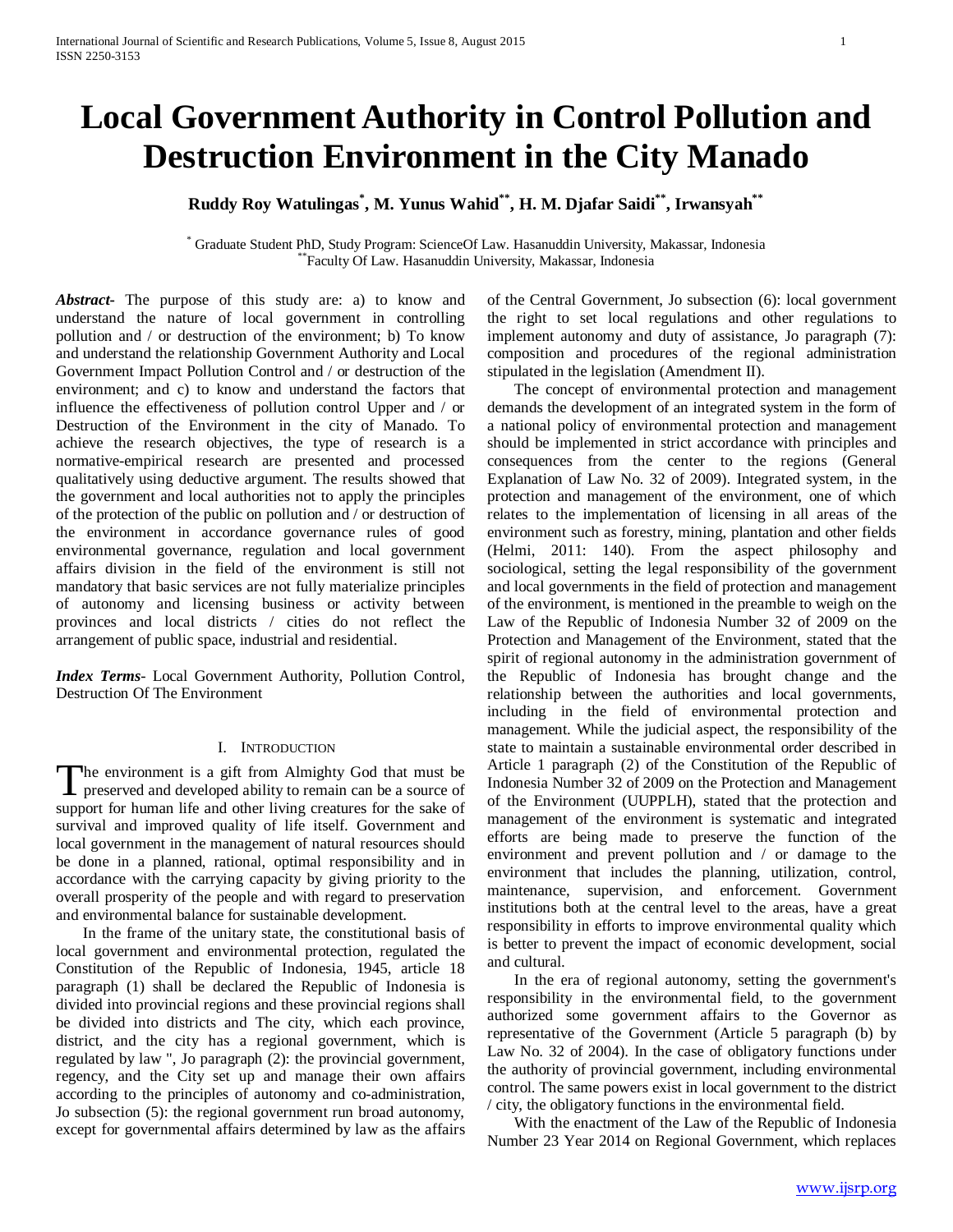the Law of the Republic of Indonesia Number 32 of 2004, management of the environment as a mandatory government affairs that are not related to basic services. In the Act, the division of government affairs obligatory nature and focused on matters relating to the choice of basic services or public services. In addition, the division of government affairs, provincial government, and government districts of the city, seen from across the province / state, inter-district / city as well as in the administrative area of its own.

 In particular, the legal arrangements for environmental management in relation to regional autonomy, scope of duties and authorities of the government one, mentioned in Article 63 paragraph (1) letter n Law of the Republic of Indonesia Number 32 of 2009 on the Protection and Environmental Management, namely " to provide guidance and supervision on the implementation of the national policy, local regulations, and regulations head area ".

 In the administrative affairs of the provincial government, the scope of duties and authorities in the field of environmental management, provided for in Article 63 paragraph (2) g Law of the Republic of Indonesia Number 32 of 2009, stated that coordinate and implement pollution control and / or environmental damage cross district / administrative affairs city. While district / city government, the scope of duties and authorities in the field of environmental management, provided for in Article 63 paragraph (3) letter (i) of the Constitution of the Republic of Indonesia Number 32 of 2009, it was stated that the conduct training and supervision observance responsible for a business and / or activities on environmental licensing requirements and legislation.

 The essence of the legislation in the field of management above, confirms that the protection and management of the environment, should be run in an integrated and synergy between the government, the provincial government and city district governments within the framework of the unitary state and the principle of local autonomy. In the context of Indonesian nationality governance closer on the joint Federal governmentlike Arrangement Canadian version, which puts residual power (residual power), remain on the central government as the hallmark of a unitary state (CF Strong, 1966). Affairs division of environmental management in a decentralized way or so-called principle of autonomy and duty of assistance shows that the Law of the Republic of Indonesia Number 32 Year 2004 adopts General Competence or Open End Arrangement (Nurcholis Hanif, 2005: 155-156)[1]. More detailed Nurcholis Hanif stated that the surrender of General Competence The way this is embraced by Act No. 22 of 1999 and Law of the Republic of Indonesia Number 32 Year 2004. Article 7 paragraph (9) and paragraph (2) of the Constitution of the Republic of Indonesia Number 22, 1999 explains that: The authority area covers all aspects of government authority, except the authority in the field of foreign policy, defense and security, justice, monetary and fiscal, as well as other fields of religion. Authority include national planning policy and development control macro national, and the financial balance of the state administration system and state economic institutions, guidance and empowerment of human resources, utilization of natural resources and strategic high technology, conservation and national standardization. Thus all authority is the authority mentioned outside the area. While on the Law of the Republic of Indonesia Number 32 Year 2004 as the improvement of the Law of the Republic of Indonesia Number 22 of 1999 also embraced Open End Arrangement or the General Competence in this Act under the authority of the central government is foreign policy, defense, security, justice, monetary and national fiscal, and religion (Nurcholis Hanif, 2005: 155-156)[1].

 From the description above, shows the distribution of crossgovernment affairs in terms of environmental protection and management. Apart from that, the fundamental of setting environmental law, regarding control. At this point, the problems found in the field of environmental law primarily related to business licenses. The negative impact of granting business licenses will cause environmental pollution.

 Business license arrangements affecting cross-contamination is the responsibility of the government is based on the division of affairs, the regulations have been regulated in the Law of the Republic of Indonesia Number 32 of 2009, declared "Article 13 paragraph (2): pollution control and / or damage to the environment referred to in paragraph (1) includes: a. prevention; b. prevention; and c. recovery ". Jo paragraph (3): Control of pollution and / or damage to the environment referred to in paragraph (1) shall be implemented by the government, local government, and responsible for a business and / or activities in accordance with the authority, roles, and responsibilities of each ".

 Implementation of the legal arrangement above, the reality does not run in accordance with the applicable provisions of both the government as well as businesses publisher permission, so the impact on pollution and environmental destruction. One of the benchmarks to look at environmental issues, the strategic environmental assessment (SEA). In the study, contains the following formula:

- a. Carrying capacity and environmental carrying capacity for development;
- b. Estimates on the impact and environmental risks;
- c. Performance services / ecosystem services;
- d. Efficient use of natural resources;
- e. The level of vulnerability and adaptive capacity to climate change; and
- f. Level of resilience and biodiversity potential.

 As for the environmental cases in the form of pollution and environmental degradation as follows (Wijoyo Soeparto, 2013: 4)[2] : First, the case of contamination of times Sidoarjo, East Java (Lapindo mudflow case). In this case the government entered into a contract with the works of PT Lapindo Brantas. Step treatment that has been done by making a levee proven unsafe, because several times dam burst caused mudslides in some villages. Efforts to overcome by throwing mud to the sea will create new problems, which will disrupt marine biotic and pollute marine waters and coastal areas; Second, pollution of the marine environment in Buyat Bay caused by the gold mining industry waste disposal by PT. NMR is happening in Buyat Bay have led to the disease is considered as a disease "Minamata", a type of disease that have occurred in Japan as a result of food consumed contaminated by heavy metals such as arsenic and mercury.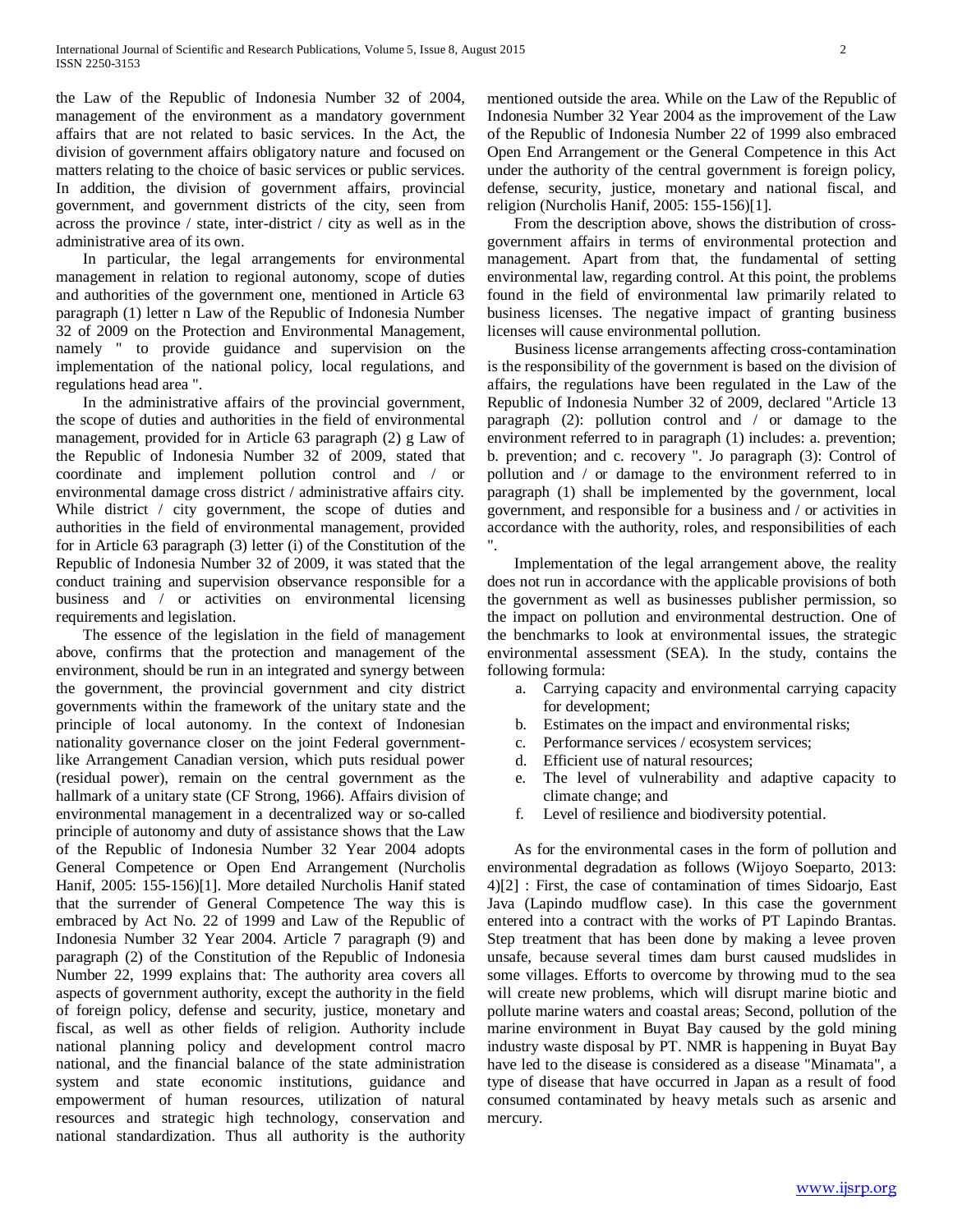Of the two cases of pollution and environmental destruction, shows that in development activities, industrial activities, business and various other human activities, is an important indicator in seeing that the existence of a fault in the control, supervision and enforcement, especially publishing business license by the government, and the provincial government district / city governments.

 Government in issuing environmental permits for business or industrial activity, more formal procedure approach rather than keep the substance of the order of elements of the environment that is whole and complete unit interacts to balance, stability, and productivity of the environment. The issuance of an environmental permit by the government on foreign companies and large-scale, which do not involve direct community impact receiver in decision-making on future business activity, thus making the position of local governments as responsible parties. On the one hand, setting the environmental permit for this type of business activities under the authority of the government, but on the part of the other, involving local governments and communities are very limited impact in strategic decisionmaking regarding the environmental permit.

#### **FORMULATION OF THE PROBLEM**

 Based on the background mentioned above, making it more concrete, the following research questions: How is the relationship of government and local government authorities in controlling the impact of pollution and / or destruction of the environment.

#### **RESEARCH PURPOSES**

 1. To know the relationship of authority government and regional governments control the impact of pollution and / or Destruction of the Environment.

 2. To know and understand the factors that influence the effectiveness of Upper Pollution Control and / or Destruction of the Environment in the City

#### **BENEFITS OF RESEARCH**

This study is expected to provide several benefits:

- 1. The theoretical benefits of this research is to formulate the concept of authority and effective measures taken by the government in the area of pollution control and / or destruction of the environment.
- 2. Practical benefits of results of this research that provide insight into the nature of authority and effective measures taken by the government in the area of pollution control and / or destruction of the environment.

#### II. RESEARCH METHODS

 This study uses the type-normative empirical research. Research normative law, which is a study primarily examines the provisions of positive law, principles of law, the principles of law and legal doctrine in order to address the legal issues that face. Also research then uses the type of empirical research (socio legal research) items, namely the implementation of legislation that applies. Reviewing legal and non-legal aspects. problem approach used in this study is the approach of legislation (statute approach), and approach cases (case approach). Then approach conceptual approach to describe the nature of the regional authority in the frame of regional autonomy.

#### III. RESULTS AND DISCUSSION

 1. **The principle of the division of affairs externalities for pollution control and / or destruction of the environment on the concept of a unitary state, the implementation of government affairs both at the government and at the local government level is always executed according to the legislation in force, since the reforms of 1997 the changes were large enough and complex in the area of state administration, it is marked by the birth of a number of the norm of law - new regulations, especially with regard to local governance.**

 Government authority there are six affairs, in addition to this, there are governments that are concurent affairs, government affairs are handled by the local government. Each affair concurrent nature of affairs in which there is always handed over to the provincial government, and there IS ALSO affairs submitted to the district / division of authority that concurrent city. Embodiment certainly not easy to implement if not done proportionally between the government, provincial and district / the city, for which the necessary criteria as a standard in doing the division of authority. Mandatory government affairs is government affairs relating to basic services such as primary education, health, subsistence minimum, and environmental basic infrastructure. Affair option is closely related to the excellent potential and uniqueness of the area. Functional assignment mechanism and authority in local governance set out in Article 9 paragraph (1) of Law No. 23 of 2014 states that Government Affairs consists of absolute government affairs, government affairs concurrent, and Government public affairs. Implementation and delivery mechanisms of accountability information report Head Regions need to pay attention to things that, every end of the year and the end of the term of office of the Regional Head shall submit a report on the regional administration to the President through the Minister of the Interior and shall submit reports information accountability in the implementation of decentralized tasks to the Council, with a copy to the Minister of the Interior. The provisions stipulated in Government Regulation No. 108 of 2000 held adjustments include: Reports Regional Head accountability information presented and discussed in a plenary session of Parliament; Regional Head accountability statement report contains information from the Regional Head of Parliament in the discharge of Regional Head for a certain period or the end of the term, as the material for the Parliament in setting policy and implementing local government policy control function; Results of the discussion by the Parliament established by Council Decision in the form of notes that are positioned to be guided by the Regional Head in the execution of their duties. Service components within the framework of the implementation of government and public services is based on the classification of areas of government authority area is guided by the provisions of the Law of the Republic of Indonesia Number 23 Year 2014 on Regional Government. Classification of the field of government authority that is processed by the legislation are as follows: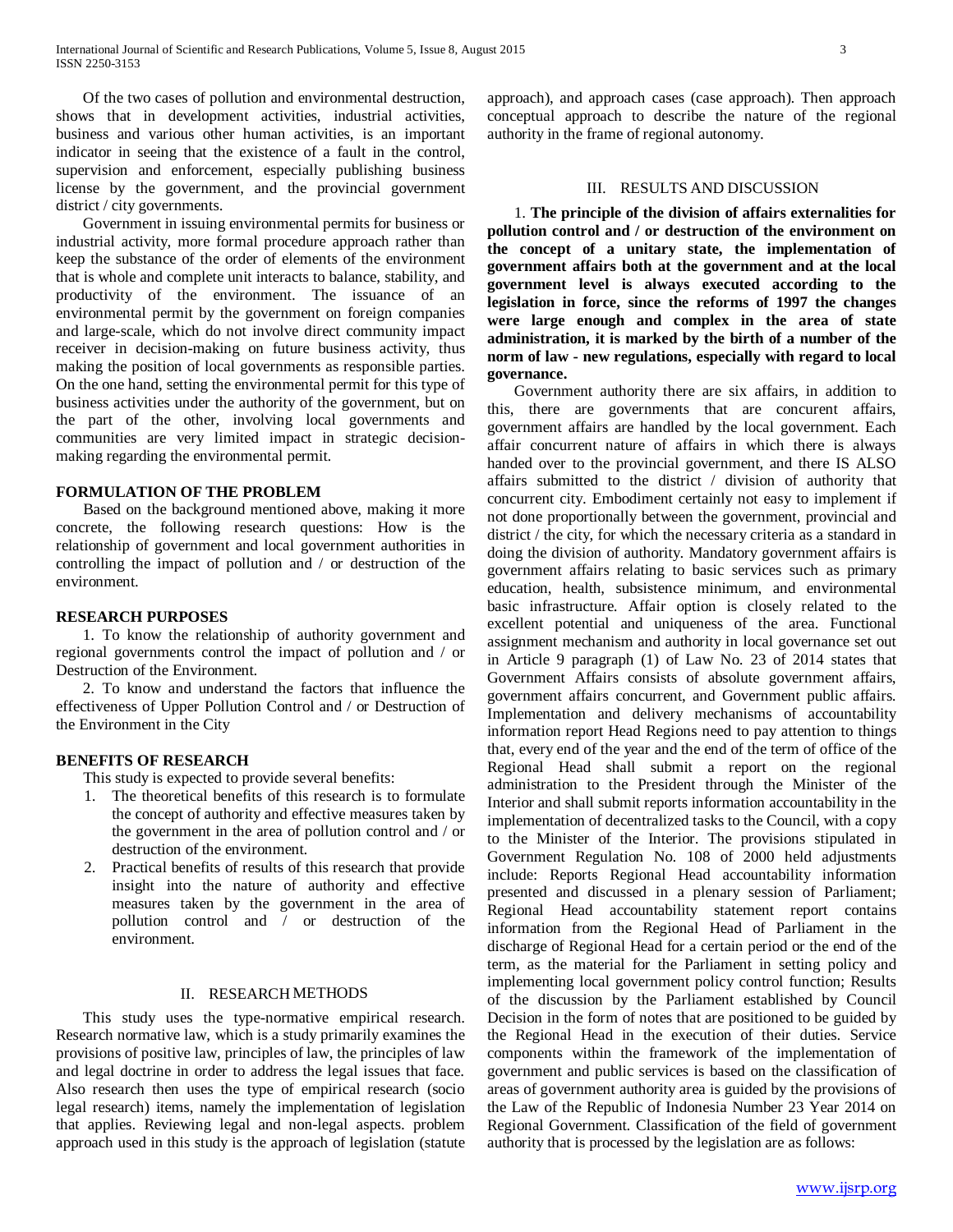- a. General Government Sector
- b. Agriculture and Livestock
- c. Field of Fisheries and Marine Resources
- d. Forestry and Plantation
- e. Of Industry, Trade and Cooperatives
- f. Investment Sector
- g. Health
- h. Education and Culture
- i. Public Works field
- j. Transportation field
- k. Environmental Sector
- l. Population field
- m. field of Tourism
- n. Land Affairs

 One mechanism involves the implementation of the supervisory relationship is second line enforcement of environmental pollution, legally ministers can apply administrative sanctions against the party responsible for a business and / or activities if the government considers the local government deliberately not applying administrative sanctions against serious violations in the field of environmental protection and management life.

 The local government is a national government subdivision. In a unitary state local government directly under the central government, while the state union and the local government is dependent subordinate against the central government, while local governments within the state union is independent of the state and coordinated, thereby either unitary or federal state local government is not separated entirely from the national government system. Therefore, between the government and local Governments on the relationship between the government are intertwined to form a national unity government. A national Governments, there are two subsystems items, namely: a) the central government subsystem and b) subsystems regional government, the local government subsystems are subsystems of government smaller area. For example, in Indonesia there is the central government the which is composed of the president and secretary-minister, in the area of local government there is a subsystem consisting of a provincial government the which is composed of the governor and the Provincial Parliament and local government subsystem Cities counties and even village governance subsystems Consist of the village head and village Consultative Agency. Interwoven between subsystems and subsubsystems such government formed a national government system is a vehicle to Achieve stated goals.

 This condition can be Achieved if the relationship between systemic Reviews These subsystems can produce when the subsystem with the sub-systems work, can be run in accordance with Reviews their respective functions in harmony, harmony and harmonious. If he runs opposites, the one to the left to the right while the other is not well coordinated, do not focus on the goals set then Becomes inefficient governance, the which in turn miserable people. In order rapport systemically government was formed with maximum effectiveness, each country develops the relationship between state agencies and intergovernmental relations at all levels of government at the national level is set relations between state institutions and the relationship between

central government and local Governments, in the area governed relations between local institutions and the relationship between local Governments. Procedures and mechanisms of intergovernmental relations as stipulated in the constitution and legislation implementation. The basis for the formation of local government is the government that is tiered, or multi-storey is the Constitution of the Republic of Indonesia in 1945, in the 1945 Constitution NRI has set about conception Indonesian state administration, therefore, any regulations made with regard to local government must not conflict with the Constitution of the Republic of Indonesia, 1945. The existence of levels within the government system has implications for the relationship between levels of government, the local government laws, as stipulated in the laws of local government, that local Governments in conducting the affairs of government has a relationship with the government and with other local Governments. then the relationship includes a relationship of authority, finance, public services, utilization of natural resources, and other resources. " In breaking down of the relationship between the state and local Governments, should first be Noted that the state Indonesia is a unitary state, so that the implementation of the principle of

decentralization in Indonesia is Carried out in a unitary state. Rights autonomy granted to regions under Article 18 1945 Constitution NRI Showed that state sovereignty is the attribute Homeland, and not be an attribute of the parts of the country ,, which only Obtain Reviews their rights from the state that actually part of dar given the right to Reviews their own country (zelfstandig) but not independent (onafhankelijk) and can not be separated from or parallel to the state. Thus, the caving or central government has the last word on the provisions concerning limits of autonomy, either positively or negatively such. This is consistent with the intent of on decentralization and deconcentration, the which is Essentially nothing more than a medium or manner to conduct local government to find the best of the good. Related government relationship between the state and local Governments, related to the surveillance system established governmental relationship management within a country, the system of local government oversight based on twodimensional "items, namely (Nurcholis Hanif 2005: 60)[1] :

- a) Control hierarchy, ie the hierarchy surveillance monitoring pattern spectrum ranging from interorganizational (between Organizations) to the intraorganization.
- b) Functional control items, namely functional supervision supervision spectrum ranging from surveillance Carried out by the institution whether functional / sectoral (function basis) or done holistically (interior ministry) by the government. Supervision by the institutions Carried out by means of functional institutions supervision over local Governments by agents sectoral ministries in particular to matters being done in the field of holistic means duties. Supervision of local government oversight Carried out by government agencies that are general or known representatives of the central government in areas for example the governor. The authority of the governor in conducting surveillance because of his position as a government representative in the area (general-purpose administration / agency), the clearer its position as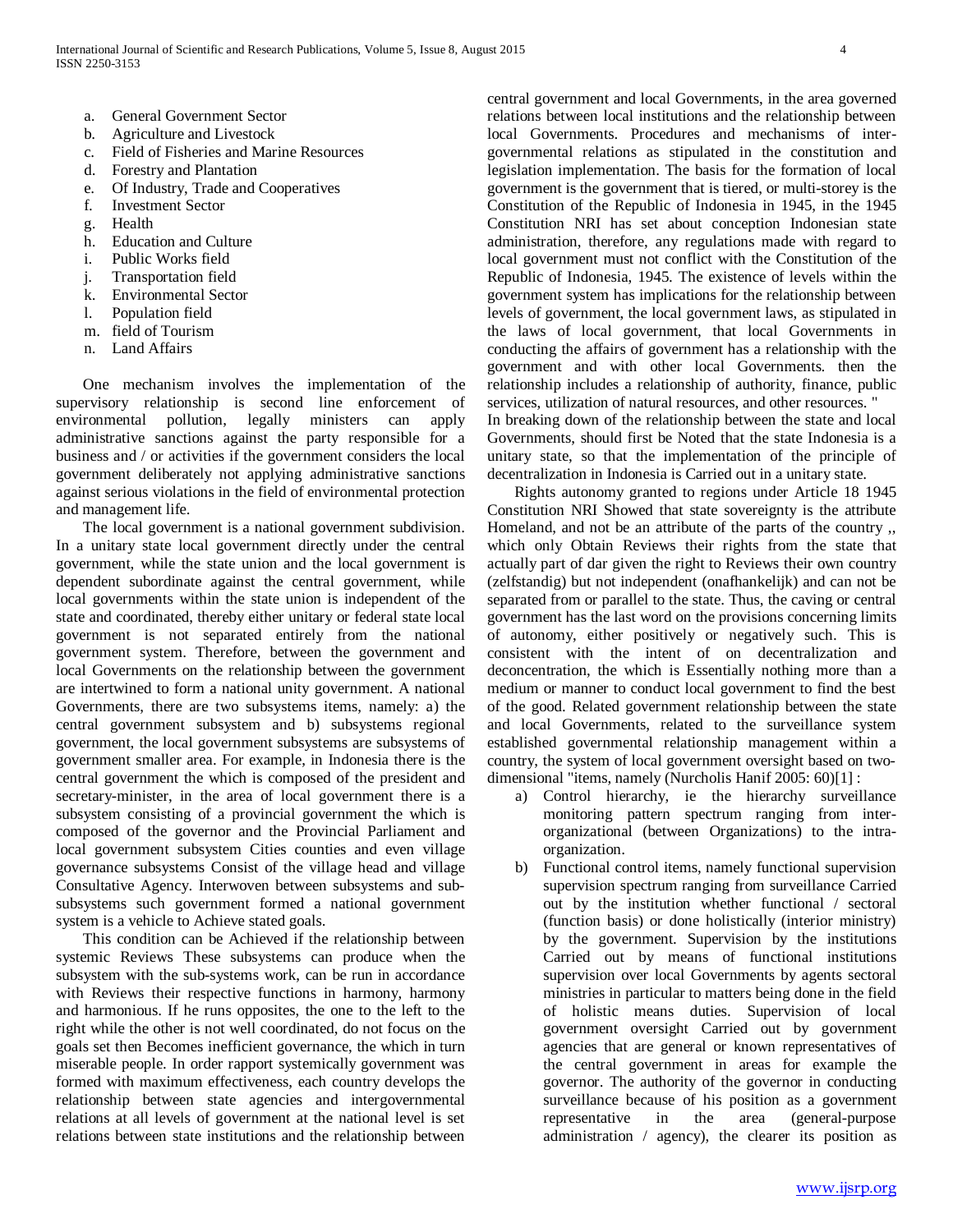stipulated in Government Regulation No. 19 Year 2010 Procedures and the Duties and Powers of Financial Position as Deputy Provincial Governor. Defined Regional Government in this government regulation Juridical position of governor has been clear in coordination and supervision for local government district and the city, moreover, the Governor was given Determine the area of authority to the secretary of the district / city, and may provide penalties for regents / Mayors that do not respect Participated in the meeting / consultation or coordination with the governor.

 Authority relationship model applied in the Law of the Republic of Indonesia Number 22 of 1999 received criticism from various circles, therefore, established the Law of the Republic of Indonesia Number 32 Year 2004 on Regional Government. Some of the things that distinguishes are :

- a. Regional head directly elected by the citizens of the autonomous regions
- b. Regional heads are not accountable to Parliament but is responsible to the president and the people who elected
- c. Parliament can not dismiss the head of the region for refusing to account
- d. The position of the governor as a representative of the central government reinforced
- e. Government affairs which is compulsory and the authority of the local government has determined attributive both for provincial and district / city, just a different scope. Provinces within the scope of crossdistrict / city, while the county / city within the scope of their respective areas
- f. In the autonomous region formed vertical agencies to carry out government affairs under the authority of the central government and administration of field can be formed in order deconcentration and assistance to other matters.
- g. Government exercise repressive supervision over government policies h. Village Representative Body is converted into the Village Consultative Body roomates only serves as a policy maker village together with the village head and channeling the Aspirations of the people.

 As a consequence of decentralization, the relationship between the government and local Governments in unitary states required a comprehensive, understanding of the pattern of the relationship. The basis of the relationship between the government and the central government is the government administration to give up some authority to local Governments to set up and taken care of itself as its own internal affairs. This means that the area has the freedom and independence to Regulate and manage the affairs of government has Become authority roomates. Freedom and independence of local governments to regulate and administer it should remain in state bonds of unity as the basis for governance mechanisms in the country (Murhani Suriansyah. 2008: 1)[3]. Then to maintain the freedom of the country is not out of the bond of unity, the necessary supervision, media to coordinate between the government and the local government as a media control of the local government (Murhani Suriansyah. 2008: 1)[3].

 The form of the relationship between the government and the local government is the realm that is never complete issue, form relationships Potentially tug, like a *pendulum* the which is constantly moving dynamic, of dimensions that are sometimes greater power to the government, and greater Also in to local Governments dynamics will be a problem if the governance is not Carried out in accordance with the legislation in force. Therefore we need guidance, supervision and evaluation, the which can provide feedback or reward to the regional administration. Coaching, supervision, and evaluation conducted by the government to governance and affairs are handed over to local Governments with an aim to Prevent dispute or undesirable conflict between the government and local authorities. Guidance on the implementation of the area carried out by local governments conducted by the local government legislation, while the form of guidance by the government as stated in Article 373 which states that :

- 1. Central Government to provide guidance and supervision of the regional administration of the province.
- 2. Governor as representative of the Central Government to provide guidance and supervision of the regional administration district / city.
- 3. Guidance and supervision referred to in paragraph (1) nationally coordinated by the Minister. The relationship includes :

a. Division of Government Affairs;

- b. Regional institutions;
- c. Personnel in the Region;
- d. Regional Finance;
- e. Regional Development;
- f. Public Services in the Region;
- g. Regional Cooperation;
- h. Regional Policy;
- i. Regional Head and Parliament; and

j. Another form of guidance in accordance with the provisions of the legislation.

 Supervision Referred to in this law is that the implementation of government affairs in the area can be run in accordance with the standards and policies of government based on laws and regulations. Supervision of the government or local government it could be a preventive and repressive action. Preventive supervision is a precaution to avoid distortions of the operation of affairs, supervision is done by giving a prior approval by the central government or local Governments on it, against a rule before the rule was implemented a region by the government. While repressive supervision is an act undertaken by the government on it with the aim of giving concrete action in the form of strict sanctions against infringing on Carried in running the affairs of the authority. Associated with preventive surveillance and repressive control, by Tonner (Manan) suggested that preventive and repressive control supervision Supervised commonly called classic, apart form the third control is a positive control. Including the positive control is the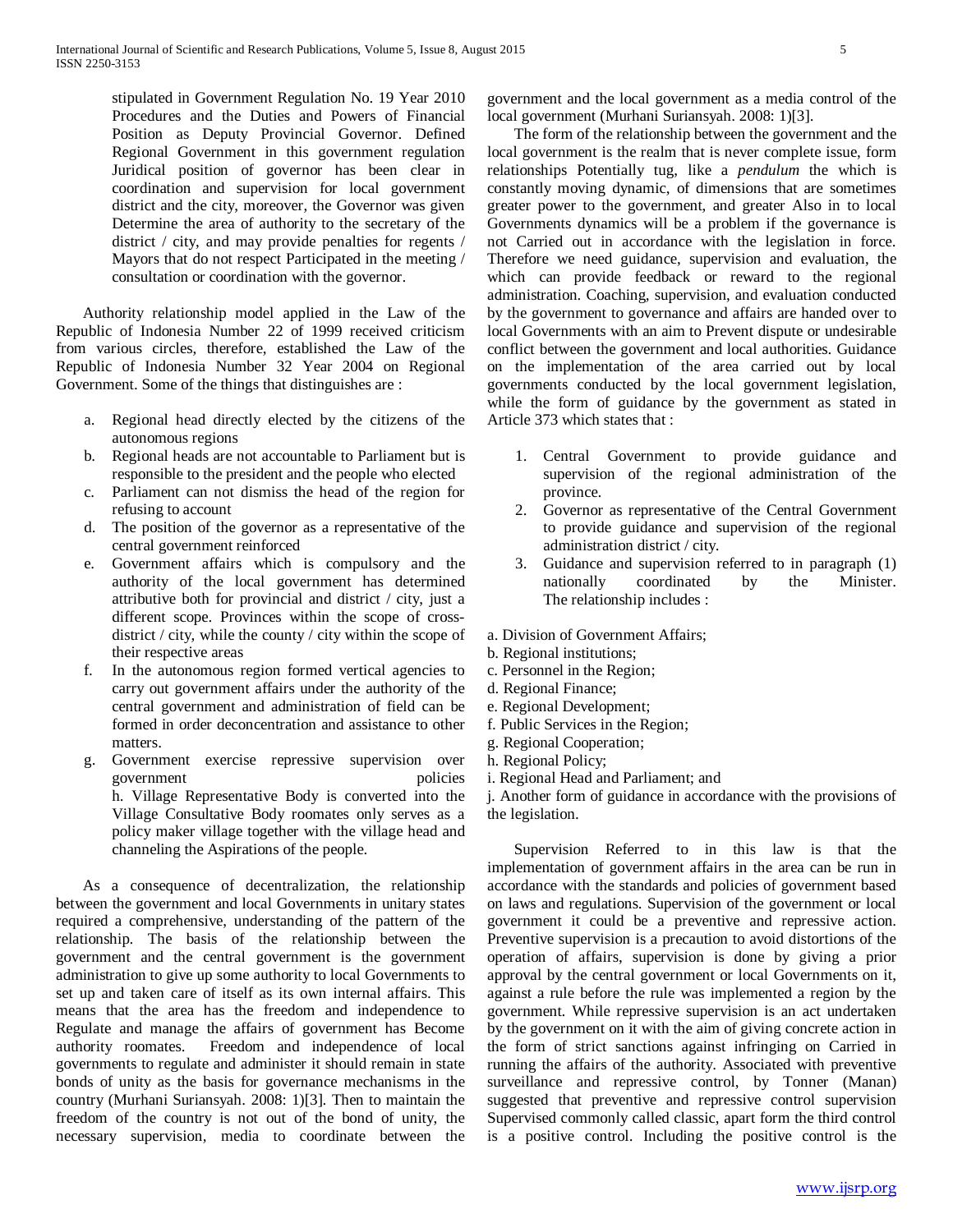manufacture of instructions or guidelines. The presence of a positive control raises another classification means that a positive control and a negative control. Because known positive control, over the top-level government Actively initiate blocking action (tegen) Negligence (nalaten) a lower level of government. Because of known negative control, only preclude an action that has been performed both measures that do not have a legal consequence, or who already have legal consequences. Preventive and repressive control supervision classified into the form of a negative control.

 Supervision Referred to in this law is that the implementation of various government affairs in the region can still be run in accordance with the standards and policies based on laws and regulations. Besides government authorized to supervise the implementation of local government, can also provide guidance in the form of rewards and sanctions.

 Setting the relationship of authority between the central government and local Governments must show the hierarchy of government, so that between the government and local Governments do not walk alone but in line with each other so as to create synergy law in the state system. Changes in the Law of Regional Autonomy Law of the Republic of Indonesia Number 22 of 1999 to the Law of the Republic of Indonesia Number 32 Year 2004 showed consistency seat of government hierarchy. Stressing on what was to be handed over operationally, that government affairs, the submission raises matters that authorizes local governments to run such affairs. so even with the replacement of local government regulations with the Law of the Republic of Indonesia Number 23 Year 2014.Urusan governments are divided between the central government, provincial government, local government and district / city based on the premise that various governmental affairs remain under the authority of the central government always exist. If referring to the theory of transfer of power by the central government to local governments, state system of Indonesia adherents of the principle of general competence.

 However, implementation of such authorities in the Indonesian constitutional practice has not been implemented in full. The division of government affairs as stipulated in local government law in addition to government affairs as much as 6 (six) affairs, and government affairs as much as 16 provincial affairs and local government affairs of the district / city as many as 16 affairs, there are still remaining or residual authority (residue of power ) which is a principle adopted in the legislation of this regional government, which is the residue of this power under the authority of the central government as the authority of the unitary state.

 Based on Reviews These descriptions, how Devolution is a combination of open-end ultra vires doctrine and general competence because the arrangement or the authority specified in the legislation but Also the freedom given to the area to run According to the principles of division obligatory and options based on the ability of each area

 **2. The principle of local government affairs division Accountability for pollution control and / or destruction of the environment.**

 The purpose of the legal arrangements regarding control of pollution and environmental damage in order to Realize the environment is good and healthy as mandated by the Constitution of 1945. Environmental NRI life as a gift and grace of God Almighty to the people and the nation of Indonesia is a space for life in all its aspects and Appropriate dimension with insight archipelago. In order to Utilize natural resources to promote the general welfare as mandated in the Constitution of 1945 and to Achieve happiness of life is based on Pancasila (Siswanto Soenarso).

 Basic rules underlying the development and protection of the environment Indonesia contained in the preamble of the Constitution of 1945 in paragraph 4 which essentially obliges the government to utilize the natural resources that exist for many asa lot of people's welfare. Thinking about the constitutional obligation of the state is the more elaborated further in article 33 of the Constitution of 1945, namely the principle of the state, the earth and all the riches contained Therein and into the lives of people controlled by the state to be used for people's lives, or in other words the country act as the general interests of the organizer (Bestuur Zorg) (Syahrul Machmud, 2012: 106)[4].

In general, implementation of pollution control environmental damage consists of prevention, mitigation, and recovery in North Sulawesi, according to the regional government of North Sulawesi province, in this case the Environment Agency North Sulawesi, North Sulawesi Government has made efforts to rehabilitate the various programs both forest and land damaged and greening as well as several other activities, as a form of concern for the environment and anticipate the environmental degradation that can result in disaster for the entire community of North Sulawesi.

 Some of the activities that have been implemented by the Government of North Sulawesi Province by involving all government agencies, military / police, universities, Environmentalists, and society. activities that are conducted as beach clean-up carried out in the coastal Bay of Manado, Save Bunaken Activity Launched in late 2012. This activity aims to rescue Bunaken National Park in North Sulawesi as one of the icon of tourism in Indonesia worldwide. Follow-up in the management of Bunaken National Park area is the empowerment of communities through waste management group through the formation of groups Bunaken Bunaken Clean, Neat, beautiful, tongue, Healthy (BRITS)

| Table 1. Environmental Rehabilitation activities carried out |  |  |
|--------------------------------------------------------------|--|--|
| in North Sulawesi in 2012                                    |  |  |
|                                                              |  |  |

| N <sub>0</sub> | <b>Type Of Activity</b>                           | <b>Location</b>                            |
|----------------|---------------------------------------------------|--------------------------------------------|
| 1.             | Beach clean-up                                    | Bunaken coast of Manado                    |
| 2.             | Beach clean-up                                    | Manado Bay                                 |
| 3.             | Tree Planting Around<br>Spring                    | 15 Districts / cities in North<br>Sulawesi |
| 4.             | Planting<br>trees<br>across<br>roads Tondano City | Minahasa District                          |
| 5.             | Planting trees in road<br>Tanawangko-Tomohon      | Tomohon City                               |
| 6.             | Planting trees on street<br>pillar                | South Minahasa District                    |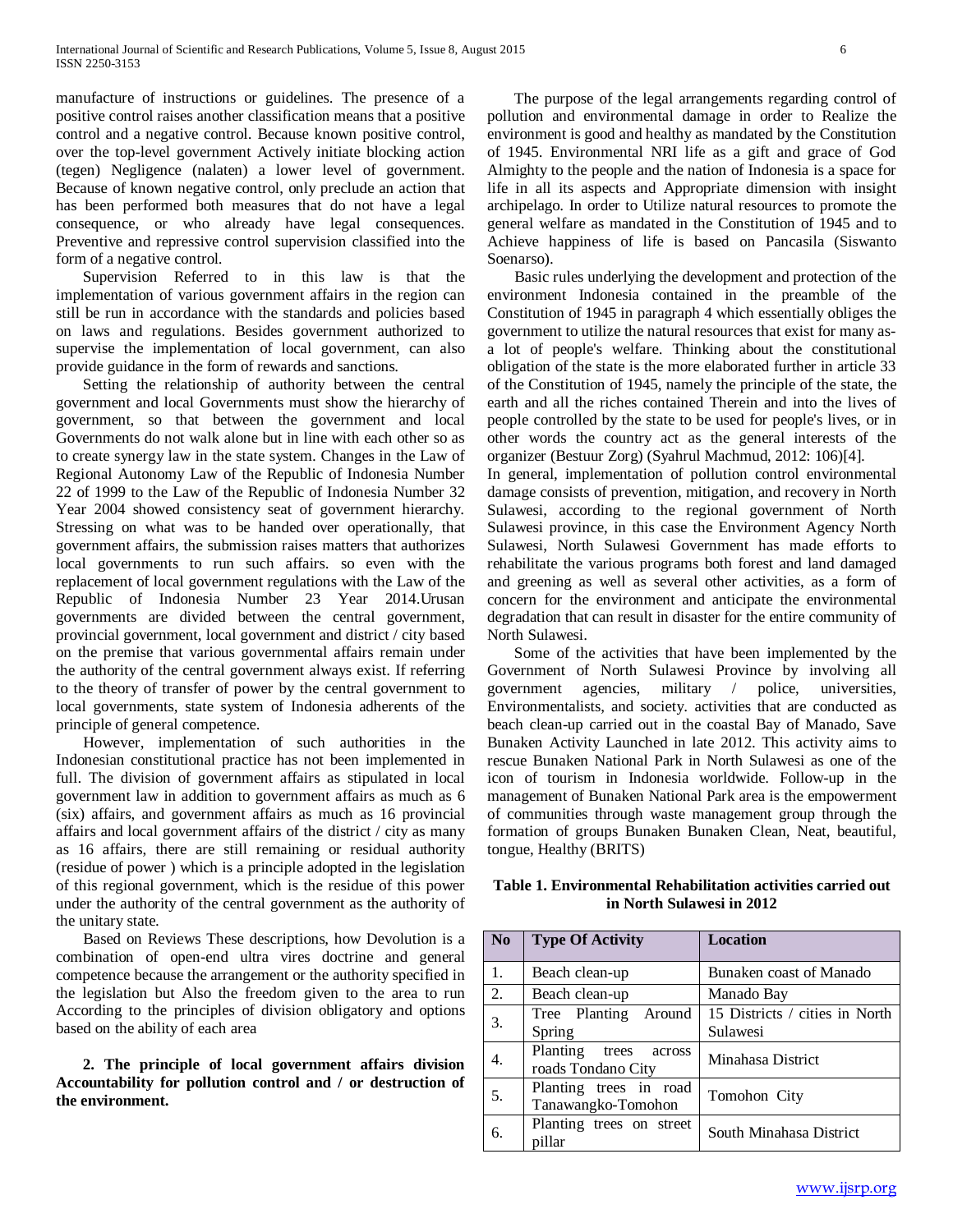|                     | $\sim$ 1 Planting trees in areas South Minahasa District |
|---------------------|----------------------------------------------------------|
| prone to landslides |                                                          |

## **Source: Data Book SLHD North Sulawesi BLH 2012**

 In an effort to increase the capacity of the Audit Commission of the EIA Regency / City, then has carried out activities of guidance and supervision of the Audit Commission of the EIA Regency / City in the application of norms, standards, procedures and criteria (NSPK) through the socialization of legislation related to the implementation and assessment commission mechanism EIA the Audit Commission of the EIA both provincial and district / city, based on :

- a. Regulation of the Minister of Environment Number 05 Year 2008 on Working Procedures Audit Commission of the EIA,
- b. Regulation of the Minister of Environment No. 25 of 2009 on Development and Supervision of the Audit Commission of the Regional EIA,
- c. Regulation of the Minister of Environment Number 15 Year 2010 concerning Requirements and Procedures EIA Licence Audit Commission.

 Environmental Impact Assessment (EIA) is an assessment of the significant impacts of a business and / or planned activities on the environment that is necessary for the decision-making process regarding business or activity. Environmental Impact Assessment (EIA) is made when planning a project that is expected to give effect to the surrounding environment. What is meant here is the environmental aspects of abiotic, biotic and cultural. Environmental Impact Assessment (EIA) serves as an ingredient for regional development planning, helping decisionmaking process on environmental feasibility of the business plan and / or activities, provide input to the preparation of detailed design engineering of the business plan and / or activities, give input to preparation of management plans and environmental monitoring, to provide information for the public on the impact of a planned business and / or activities.

In accordance with the Regulation of the Minister of Environment Number 05 Year 2012 regarding Kinds of Business Plan or activities that are required to have the Environmental Impact Assessment, it is expected that with such provisions any business and / or activity always focuses on aspects of environmental management and monitoring of the negative impacts.

 Based on the data existing, the Environmental Permit issued in North Sulawesi hose January 2013 s / d in December, 2013, totaling 12 Environmental Permit (both EIA and UKL-UPL), while based on the data from the Audit Commission of the EIA inventory in the City District are as follows:

| N <sub>0</sub> | <b>Regency / City</b>          | <b>Total Environmental Permit</b> |
|----------------|--------------------------------|-----------------------------------|
|                | Manado city                    |                                   |
| 2.             | Bitung city                    |                                   |
| 3.             | Minahasa Distric               |                                   |
| 4.             | North Minahasa Distric         |                                   |
| 5.             | Southeast Minahasa Distric     |                                   |
| 6.             | Bolaang Mongondow Distric      | 10                                |
| 7.             | East Bolaang Mongondow Distric |                                   |
|                | Total                          |                                   |

## **Table 2. Total Environmental Permit issued by District / City in the province of North Sulawesi**

#### **Source: Environment Agency Prov. Flammable, 2013**

 Based on the table above shows that the environmental permits issued by District / City in the year 2013 amounted to 12 Environmental Permit, District / City Highest Environmental Permit issuing is Bolaang Mongondow totaled 10 Environmental Permit.

 Total overall Environmental Permit Regency / City and added to the Environmental Permit issued by the Province of North Sulawesi (12 Environmental Permit) totaled 24 Environmental permit.

 In the case of environmental enforcement in North Sulawesi done in two ways namely submission verbally or in writing, handling environmental cases done in Part Postal Complaint Dispute Environment (P3SLH) and implementation of activities related to law enforcement involving the Civil Servant Investigators (investigators) and Officers Regional Environmental watchdog (PPLHD) in North Sulawesi.

 Public complaints mechanism carried out in several stages, namely

- Acceptance of Complaint (oral, written and mass media)
- assessment Complaint (entered in the case of the environment or not)
- Verification Field
- Follow-up verification (the application of administrative sanctions, enforcement of civil law and criminal law)

 Throughout the year 2013, the Postal Complaint Environment Agency North Sulawesi province has received a complaint of alleged pollution and / or destruction of the environment as much as 11 (eleven) of complaints received by mail, telephone / short message service, print media / mass media as well as orally and report directly to the Complaints Pos.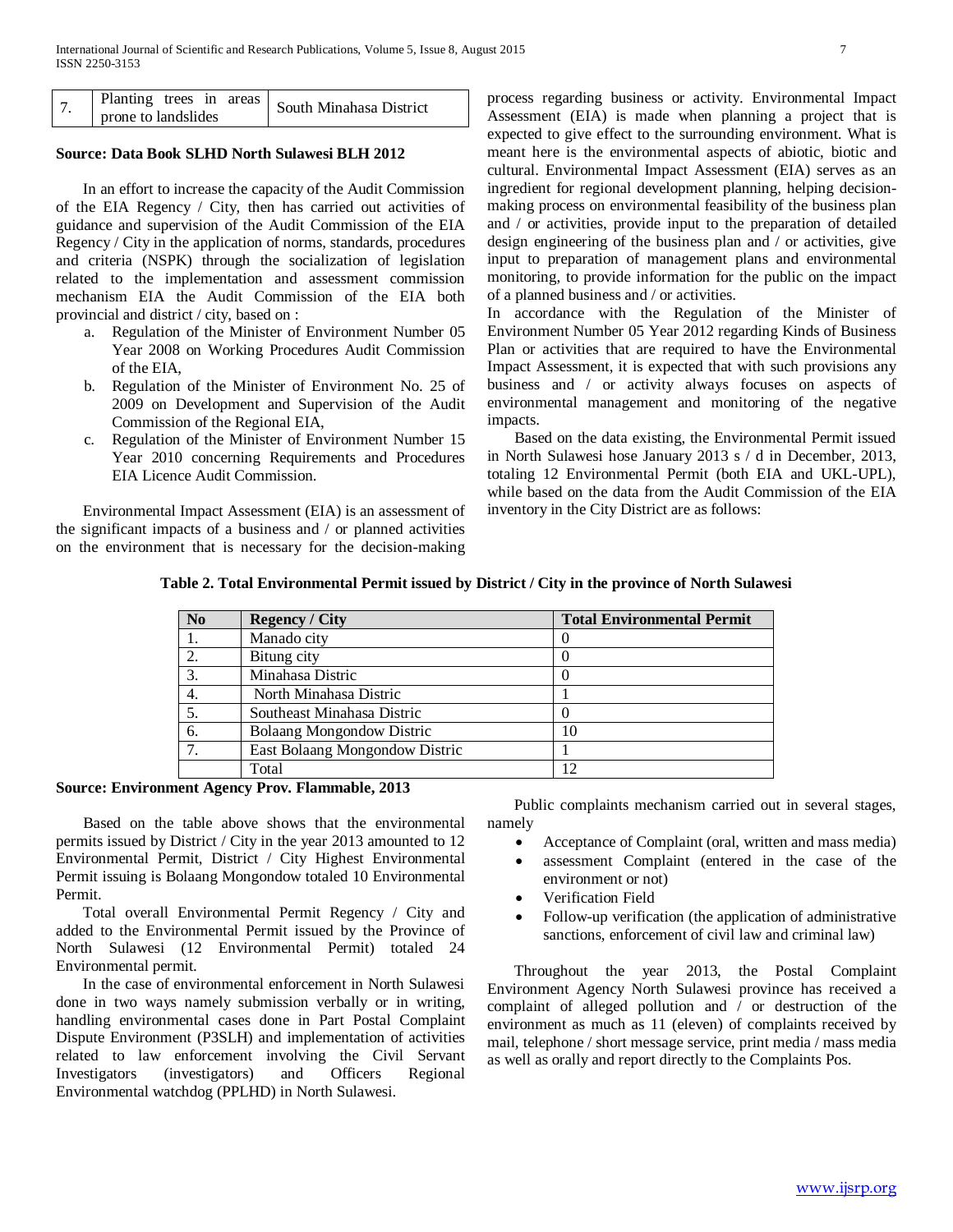| No. | <b>Problems of complained</b>                                                                                                                                                | <b>Status</b>                                                                                                       |
|-----|------------------------------------------------------------------------------------------------------------------------------------------------------------------------------|---------------------------------------------------------------------------------------------------------------------|
| (1) | (2)                                                                                                                                                                          | (3)                                                                                                                 |
| 1.  | Tanoyan Public Complaints regarding alleged gold mining<br>activities without environmental documents and without the<br>environmental permit by PT. Arafura Mandiri Sentosa | Have conducted joint<br>verification of BLH<br>North<br>Sulawesi<br>province and BLH<br>Bolmong district.           |
| 2.  | Complaints regarding alleged Nunuk Village Community<br>groundwater contamination / wells population by PT. Marga Jaya                                                       | Has been verified by<br><b>BLH</b> . north Sulawesi<br>province along BLH<br><b>Bolsel District</b>                 |
| 3.  | Complaints regarding alleged Talawaan Village Community<br>environmental damage and pollution by Mr. Ferry Kaseger                                                           | Have conducted joint<br>verification<br><b>BLH</b><br>District.<br>North<br>Minahasa                                |
| 4.  | Complaints Airmadidi Upper Village Society (Mr. Walukow)<br>regarding the alleged pollution of river water (dead fish) by PT.<br>Tirta Investama and PT. Ake Abadi           | Have conducted joint<br>verification<br><b>BLH</b><br>North<br>Minahasa<br>Regency                                  |
| 5.  | Village Public Complaints regarding alleged Wangurer air<br>pollution (dust) by PT. Mapalus Makawanua                                                                        | BLH has delegated<br>management<br>to<br><b>Bitung</b>                                                              |
| 6.  | Village Public Complaints regarding alleged Pollution Madidir<br>(dust) in the Village Madidir Bitung City by PT. Multi Vegetable<br>Sulawesi                                | Have<br>delegated<br>handling of the BLH<br>Bitung.                                                                 |
| 7.  | Village Public Complaints Taas (Mr. Rival Dotulong) regarding<br>alleged air pollution residential land ripening activities by PT.<br>Dream Living                           | Have<br>delegated<br>handling of the BLH<br>Manado                                                                  |
| 8.  | Complaints regarding alleged Kembes Village Community Air<br>Pollution (Bau) activities chicken farm by Mr. Liling                                                           | Have<br>delegated<br>handling of the BLH<br>District. Minahasa                                                      |
| 9.  | Complaints regarding alleged Werot Village Community forest<br>damage near the fountain by Mr. Village Head                                                                  | Has been transferred<br>to the handling of<br>related sectors (Forest<br>Service<br>District.<br>North Minahasa).   |
| 10. | Complaints regarding alleged Village Community Inobonto<br>discharge wastewater without management by PT. Tolutug<br>Marindo Primary                                         | Have<br>delegated<br>handling of the BLH<br>Distric. Bolmong                                                        |
| 11. | Public Complaints through the mass media about the alleged<br>pollution of river water by PT. Tri Mustika Cocominaesa                                                        | Has conducted field<br>verification by BLH<br><b>BLH</b> North Sulawesi<br>province and district.<br>Minahasa South |

## **Table 3. Environmental Complaint Cases in North Sulawesi**

## **Source Environmental Agency of the Province. North Sulawesi 2013**

 Implementation of Law No. 32 of 2009 on the Protection and Environmental Management not only addressed to the government and businesses, but the main goal is to communities where community participation in environmental management is desirable.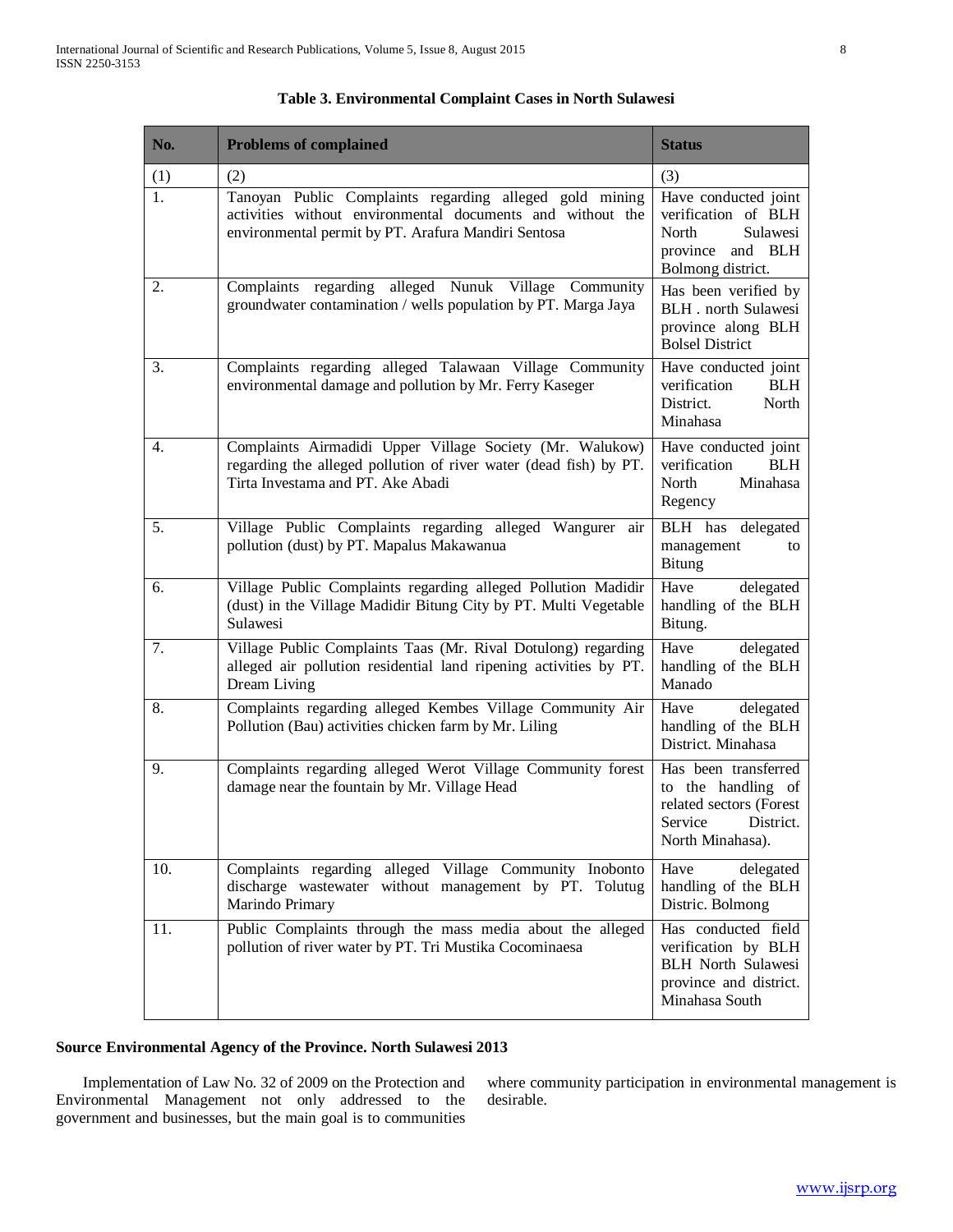Form products in the field of environmental law that have been and will be issued by the Provincial Government of North Sulawesi :

- 1. Draft Local Regulation Tondano watershed is one of the products in the field of environmental law that will be set by local governments to regulate Tondano watershed management as one of the natural resources play an important role in people's lives, especially in North Sulawesi regency / municipal government and other parties directly utilize the Natural Resources, Stages Tondano watershed Local Draft Regulation :
	- Agenda The draft Regulation (Ranperda) draft started from the year 2006 which is the period of making an academic paper.
	- 2007 was a period of preparation The draft Regulation (Ranperda).
	- 2008 was a period of socialization The draft Regulation (Ranperda).
	- The year 2009 has been processed by the Legal Secretariat North Sulawesi.
	- Year 2010 Regional Regulations will be discussed at the Parliament of North Sulawesi.
	- In 2012 the Regional Regulation is still under discussion at the level of the North Sulawesi Provincial Parliament (process validation phase)
- 2. In support of surveillance activities to businesses in North Sulawesi, North Sulawesi Provincial Government issued a legal product in the form of Governor Regulation No. 48 Year 2010 on the types of business / activity which must be equipped UKL / UPL.
- 3. In addition to the in 2010 have also been established Mangrove Working Group of North Sulawesi Province 2010-2014 through Letter Governor Decree No: 186 2010 with the task is :
- a) Formulate and develop appropriate action plans and regional strategies mangrove ecosystem management;
- b) Encourage synergy mangrove ecosystem management by the parties;
- c) Recognize which problems and giving out alternative solutions to problems in the management of mangrove ecosystems;
- d) Socializing on mangrove ecosystem conservation;
- e) Implement rehabilitation programs / restoration of mangrove ecosystems;
- f) Implement monitoring the implementation of mangrove ecosystem management;
- g) Developing and integrating data / information management of mangrove ecosystems.

 But the provincial government report Manado, contrary to the environmental reality of reclamation in the city of Manado, according to environmental experts Manado city, Prof. Mark, argued that, with the reclamation in the bay of Manado, causing environmental damage and provincial and local governments do not coordinate with each other and do not carry liability for environmental damage in the Gulf of Manado as the legal implications authority of the provincial government and the Government of the city. Yet the implementation of good laws in the field of environmental protection in North Sulawesi.

## **3. Principle Division of Local Government Efficiency Up Pollution Control and / or destruction of the environment**

 Basically decentralization as a policy in governance, based on the fact that not all administrative matters can be carried out centralization, given the geography, demographics, complex problems in society, conditions of social structure and cultural diversity areas, as well as their demands for democratization in governance, In Indonesia, decentralization has become a consensus by the founder of the state, as provided in Article 18 of the Constitution of the Republic of Indonesia in 1945 which has been amended so that Article 18 increased to Article 18, Article 18A and Article 18B, these chapters that provide the legal basis for the implementation of decentralization.

 In the division of government affairs, decentralization policies can reduce the workload of the government. According to G. Shabbir Cheema and Rondinelli that Decentralization could lead to the development of greater administrative capability Among local government and private institutions in the regions late provinces, Thus expanding Reviews their capacities to take over functions that are not usually perfomed well by central ministries, such as the maintenance of roads infrastructure investments in areas remote from the national capita. It could give local Officials Also the opportunity to develop skills Reviews their managerials (Cheema G. Shabbir & Dennis A. Rondinelli (1983: 15)[5]. Cheema and Rondinelli revealed that decentralized development programs in the hope of limitations can be reduced thereby maximized. With the implementation of a government based on the Aspirations of the people can be done ceoat, precise, effective and efficient.

 The conception to increase the effectiveness and efficiency of governance by Maddick (Khoirun, 2005: 17) that decentralization is a way to improve the ability of local government officials and obtain good information about the local situation, to draw up programs more responsive areas and to Anticipate Arise quickly intervening when problems in implementation. Both decentralized concept built by Maddick is deemed Able to increase of the effectiveness and efficiency of the regional administration, in line with what is obtained from several regions in Indonesia that gives regional autonomy joyous face, the authority given to the regions has been able to improve the quality of public services and human development index. The local government is able to improve the welfare of society has always been characterized by political skills and managerial capabilities of regional heads.

 Study of the positive impact of the implementation of the decentralization policy did little that can be felt by people who have a high commitment to the organization of government, but not a few who feel not optimal achievement of effectiveness and efficiency of the policy. Implementation of the regional authority in managing the household has not run optimally, due to the granting of authority is not matched by the ability of the region to develop its capacity as an autonomous region. Besides granting authority without fixing the characteristics of each region is also one of the causes of suboptimal local authorities in governance. In terms of effectiveness and efficiency of government implementation, can not be said to have been effective and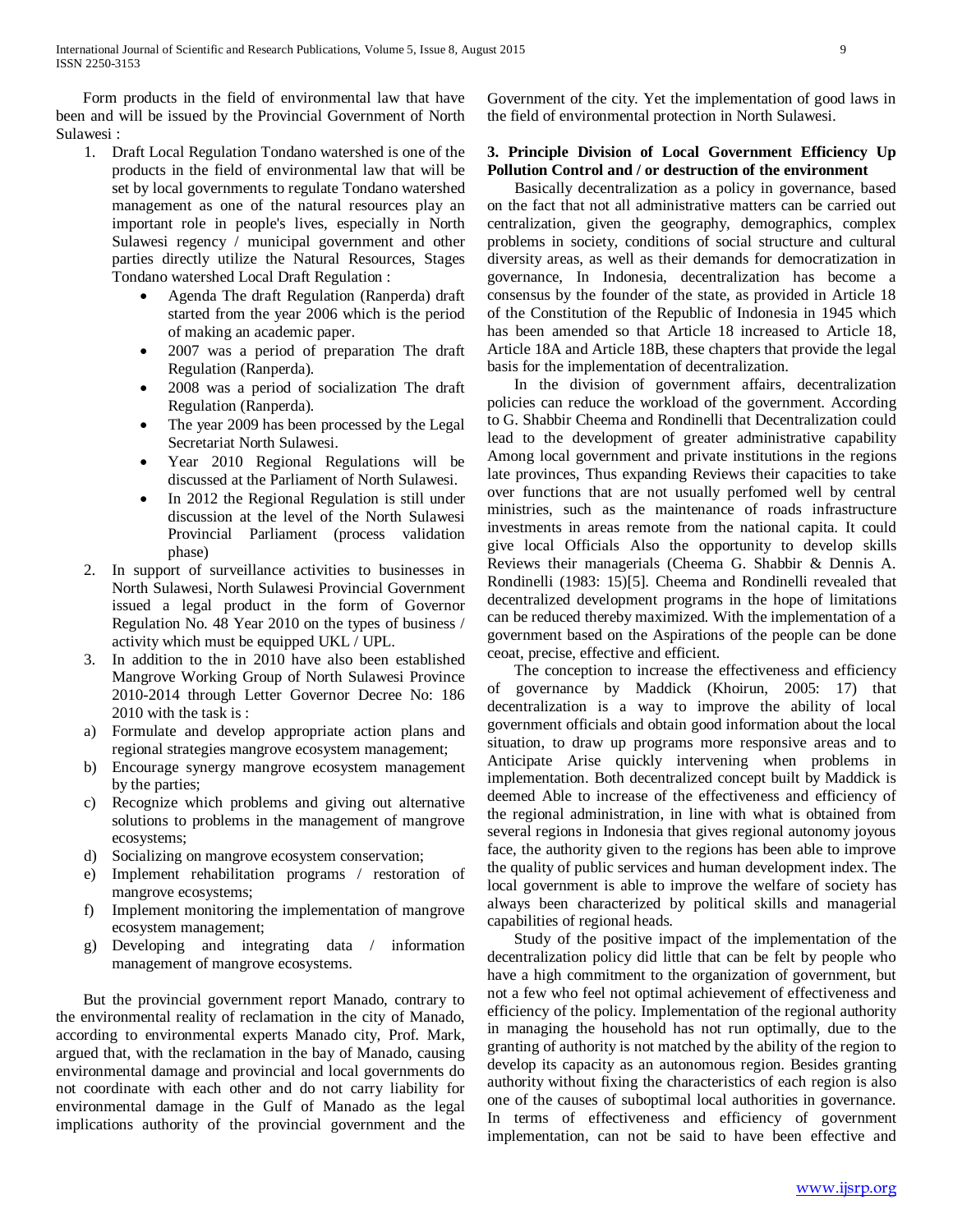efficient for the implementation of Reviews their affairs authority of the provincial government is not yet clear, Although it is set by law and local government law on the management and protection of life environment. The implication is that there is a tug authority to take care of the affairs of the city of Manado administration. In the Data Showed that government Relating to pollution control and environmental degradation is found that basically the governance ince some regional autonomy policy has been Carried out by local Governments Manado, such as licensing, but will the policies issued by the government of the city of Manado is Often conflicting or inconsistent with the policy of not running the government. By Because of government policy and local government, then the potential for Disputes authority can occur. Their authority Possessed by the local government in running the affairs of government is the delivery or affairs delegated by the government, the which Became the basis of the relationship between the government and local authorities.

 The relationship between the government and local government can be understood by using the theory of "gain power: (bevogdheidverkijging) which can be divided into two, namely:

- 1. Recognition of power (attributie) and
- 2. The delegation of power (overdracht) (Soewoto, 1990: 275)[6].

 Then the delegation of power that can be divided into two kinds: the authorization (mandaatsverlening) and delegation (delegatie). On the basis of the theory of the relationship between the government and local Governments can be classified into two kinds:

- 1. Relationships in relation to decentralization,
- 2. ties related to deconcentration and principles of assistance or medebewind.

 Based on this view can be explained that in the context of this decentralization of local Governments act as delegataris and government as delegant. Local Governments as delegataris perform tasks on its own Behalf and responsible internal and external. Accountability addressed to the government internally while externally accountable to the public. Governments provincial and municipal governments to provide / issue permits reclamation support each other. In the initial process of processing and managing internal conflicts EIA parties and the inclusion of bureaucratic interference so that it can be said EIA only as a complement to the formal requirements to Obtain a permit, the monitoring Carried out has no effect on the licensing process (Makanahap Emmanuel Phiilip, 1999)[7]. Manado bay waters located in the western part of the capital of North Sulawesi province is geographically located on  $124,38^\circ$  east span and  $1,23^\circ$  east span  $124,51^\circ$  north latitude up to  $1,40^\circ$  north latitude. Bodies has a wide  $\pm$  150 000 hectares and is part of the Sulawesi sea.

 General Spatial Plan of the City (RUTRK) Manado Year 1990-2010 was essentially a revision of the City Master Plan (CMP) Manado Year 1985-2005. In accordance with RUTRK Manado years 1990-2010 integrated action plan the location of Manado bay reclamation included in Section Urban Area (BWK) I namely Titiwungen region, Wenang South and North Wenang, BWK II, namely Malalayang I, Malalayang II, and BWK III namely, Shoulder, Sario Tumpaan, and North Sario. The purpose of BWK I was a major center of the city with the main function of trade. BWK II directed as residential development, health services, inter-city terminal, development of beach tourism area. BWK III, an education center with a variety of complementary facilities. Then the material resources of land located in the region Tikala BWK New V and VII of the region Kairangi BWK I. BWK V directed as office area / administration and settlement limited. BWK VI functioned for the development of residential areas and small-scale industry.

 Manado Bay reclamation activities are activities Whose implementation in the form of integrated circuits ranging from hoarding itself up to the government utilization. For construction on reclaimed land is an attempt to provide a new area in order to build the business activities and strategic steps that can Anticipate the future era of globalization. Development and utilization of land reclamation Carried out by :

- a) PT. Megasurya Nusalestari
- b) PT. Multicipta Perkasa Nusantara
- c) PT. Shoulder Cipta Perkasa
- d) PT. Papetra Perkasa Utama

 Overall width is 98.5 reclaimed coastal Ha, with details of PT. Megasurya Nusalestari area of 65 hectares. PT. Multicipta Perkasa Nusantara area of 24.5 hectares. PT. Cipta Perkasa shoulder area of 7.5 hectares, and PT. Papetra Perkasa Utama with area of 1.5 ha. This beach reclamation scattered in several area District and Sub namely:

| <b>No</b> | <b>Executive</b>  | <b>Sub-district</b> | <b>Political District</b><br><b>Administered By</b><br><b>The Lurah</b> |
|-----------|-------------------|---------------------|-------------------------------------------------------------------------|
| 1         | PT.<br>Megasurya  | Wenang,             | <b>Wenang Selatan</b>                                                   |
|           | Nusalestari       | Malalayang          | Malalayang I                                                            |
|           |                   |                     | Malalyang II                                                            |
| 2         | Multicipta<br>PT. | Sario               | Sario Tumpaan                                                           |
|           | Perkasan          |                     | Sario Utara                                                             |
|           | Nusantara         |                     | Titiwungen                                                              |
|           |                   |                     | Wenang Utara                                                            |
| 3         | PT. Bahu<br>Cipta | Malalayang          | Bahu                                                                    |
|           | Persada           |                     |                                                                         |
| 4         | PT.<br>Papetra    | Wenang              | Wenang Utara                                                            |
|           | Perkasa Utama     |                     |                                                                         |

## **Source : Center for the Study Environment The Role Research Against Coastal Reclamation Manado municipality**.

 However, the legal issues, cooperation in the field of issuance of a license is not in line with the liability in the event of pollution and / or destruction of the environment in the Gulf of Manado, each work unit be it government, provincial government, district / municipal governments each appoint to undertake responsibility regarding the result of the reclamation the beach.